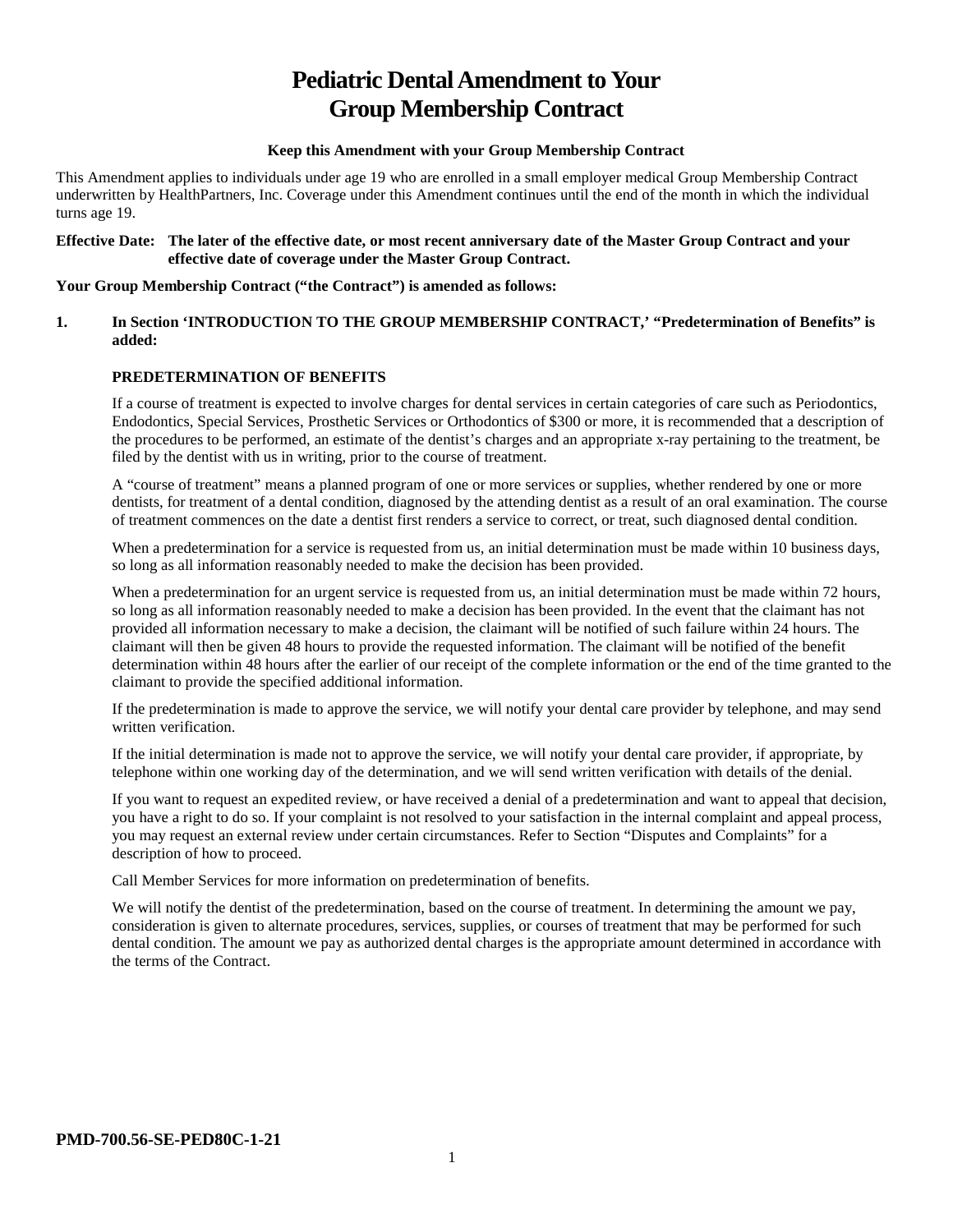If a description of the procedures to be performed, and an estimate of the dentist's charges are not submitted in advance, we reserve the right to make a determination of benefits payable, taking into account alternate procedures, services, supplies or courses of treatment, based on accepted standards of dental practice.

Predetermination for services to be performed is limited to services performed within 90 days from the date such course of treatment was approved by us. Additional services required after 90 days may be submitted in writing, as a new course of treatment, and approved on the same basis as the prior plan.

#### **2. In Section 'DEFINITIONS OF TERMS USED,' the following definitions are added:**

**Clinically Accepted Dental Services.** These are techniques or services, accepted for general use, based on risk/benefit implications (evidence based). Some clinically accepted techniques are approved only for limited use, under specific circumstances.

**Consultations**. These are diagnostic services provided by a dentist or dental specialist other than the practitioner who is providing treatment.

**Cosmetic Care.** These are dental services to improve appearance, without treatment of a related illness or injury.

**Customary Restorative Materials.** These are amalgam (silver fillings), glass ionomer and intraorally cured acrylic resin and resin-based composite materials (white fillings).

**Date of Service.** This is generally the date the dental service is performed. For prosthetic, or other special restorative procedures, the date of service is the date impressions were made for final working models. For endodontic procedures, date of service is the date on which the root canal was first entered for the purpose of canal preparation.

**Dentally Necessary.** This is care which is limited to diagnostic examination, treatment, and the use of dental equipment and appliances and which is required to prevent deterioration of dental health, or to restore dental function. The member's general health condition must permit the necessary procedure(s). Decisions about dental necessity are made by HealthPartners' dental directors or their designees.

**Dentist.** This is a professionally degreed doctor of dental surgery or dental medicine who lawfully performs a dental service in strict accordance with governmental licensing privileges and limitations.

**Elective Procedures.** These are procedures which are available to patients but which are not dentally necessary.

**Emergency Dental Care.** These are services for an acute dental condition that would lead a prudent layperson to reasonably expect that the absence of immediate care would result in serious impairment to the dentition or would place the person's oral health in serious jeopardy.

**Endodontics.** This is the treatment of diseases of the dental pulp. Endodontics includes root canal therapy, pulp capping procedures, apexification and periapical procedures associated with root canal treatment.

**Medically Necessary Orthodontic Services.** These are comprehensive medically necessary services covered for pediatric dental members who have a severe handicapping malocclusion related to a medical condition resulting from congenital, craniofacial or dentofacial malformations involving the teeth and requiring reconstructive surgical correction in addition to orthodontic services.

**Oral Surgery.** This is routine surgery involving teeth or alveolar bone, including extraction and alveolectomy. Oral surgery may include other oral treatment and surgery, if a dentist considers it dentally necessary. Oral surgery does not include orthodontia, orthognathic surgery, and placement of dental implants or surgical care that is necessary because of a medical condition.

**Orthodontics.** This is medically necessary dental care for the correction of severe handicapping malocclusion of teeth using appliances and techniques that alter the position of teeth in the jaws.

**Orthognathic Surgery.** This is oral surgery to alter the position of the jaw bones.

**Periodontics.** This is non-surgical and surgical treatment of diseases of the gingiva (gums) and bone supporting the teeth.

**Prosthetic Services.** These are services to replace missing teeth; including the prescribing, repair, construction, replacement and fitting of fixed bridges and full or partial removable dentures.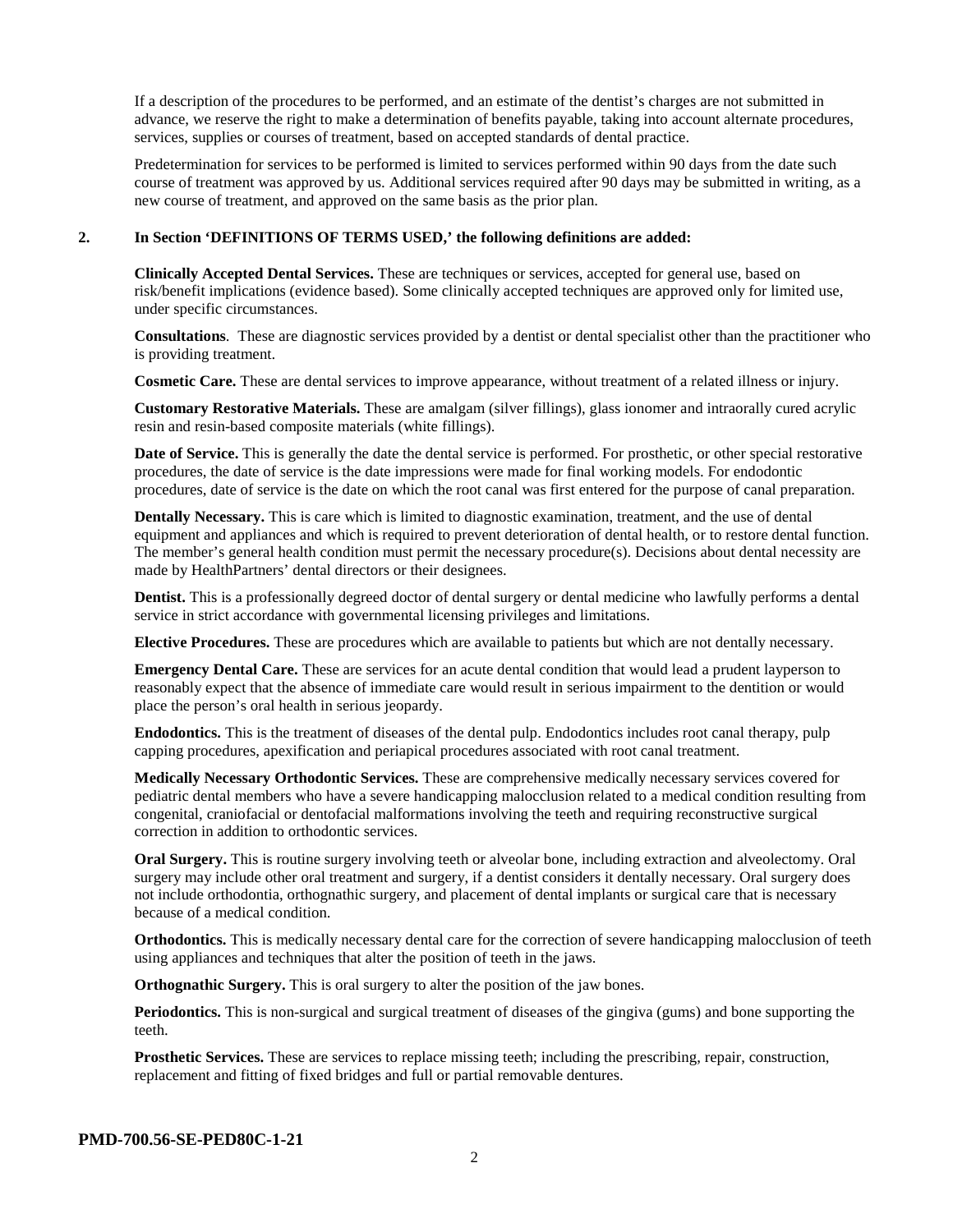#### **3. The following are added to Section "SERVICES NOT COVERED," and apply only to Pediatric Dental benefits:**

- Treatment, procedures or services which are not dentally necessary and/or which are primarily educational in nature or for the vocation, comfort, convenience, appearance or recreation of the member.
- The treatment of conditions which foreseeable result from excluded services.
- For Network Benefits, treatment, procedures or services which are not provided by a network dentist or other authorized provider or are not authorized by us.
- Dental services or supplies which are performed primarily for cosmetic purposes or for the purpose of improving the appearance of your teeth. This includes tooth whitening, tooth bonding and veneers that cover the teeth. This exclusion does not apply to services for reconstructive surgery. However, to the extent that these reconstructive surgery services are paid as medical services under the Contract, they are not covered as Pediatric Dental services.
- Hospitalization or other facility charges.
- Local anesthesia or use of electronic analgesia billed as a separate procedure is not covered. Inhaled nitrous oxide is not covered. General anesthesia and intravenous sedation are not covered except as indicated in this Amendment.
- Orthodontic services, except as provided in this Amendment.
- Orthognathic surgery (surgery to reposition the jaws).
- Services which are elective, investigative, experimental or not otherwise clinically accepted.
- Procedures, appliances or restorations that are necessary to alter, restore or maintain occlusion, including but not limited to: increasing vertical dimension, replacing or stabilizing tooth structure lost by attrition (including chipping or fractures), or erosion or realigning teeth, except as covered orthodontic services provided in this Amendment. Mandibular orthopedic appliances and bite planes are also not covered.
- Procedures, appliances (other than occlusal guards, as indicated in this Amendment) or restorations for the prevention of bruxism (grinding of teeth) or clenching.
- Services for the following items:
	- o replacement of any missing, lost or stolen dental or implant-supported prosthesis. replacement or repair of orthodontic appliances.
	- o replacement of orthodontic appliances due to non-compliance.
- Services related to a prosthetic or special restorative appliance which was installed or delivered more than 60 days after termination of coverage.
- Diagnostic testing that is performed and billed as a separate procedure such as collection of microorganisms for culture, viral cultures, genetic testing for susceptibility or oral disease and caries susceptibility tests. This includes all oral pathology and laboratory testing charges.
- For non-network coverage, dental services related to the replacement of any teeth missing prior to the member's effective date under this Amendment.
- Dental services, supplies and devices not expressly covered as a benefit under this Amendment.
- Prescription drugs and medications prescribed by a dentist. This includes gingival irrigation.
- Services provided to the member which the member is not required to pay.
- The portion of a billed charge for an otherwise covered service by a non-network provider, which is in excess of our maximum amount allowed. We also do not cover charges or a portion of a charge which is either a duplicate charge for a service or charges for a duplicate service.
- Services for injury or illness either (a) arising out of an injury in the course of employment and subject to workers' compensation or similar law; or (b) for which benefits are payable without regard to fault, under coverage statutorily required to be contained in any motor vehicle or other liability insurance policy or equivalent self-insurance; or (c) for which benefits are payable under another policy of accident and health insurance, Medicare or any other governmental program.
- Except where expressly addressed in this Amendment, when multiple, acceptable treatment options exist related to a specific dental problem, we will provide benefits based upon the least costly alternative treatment. This includes inlay restorations paid as corresponding amalgam restorations.
- Services covered under the patient's medical plan, except to the extent not covered under the patient's medical plan.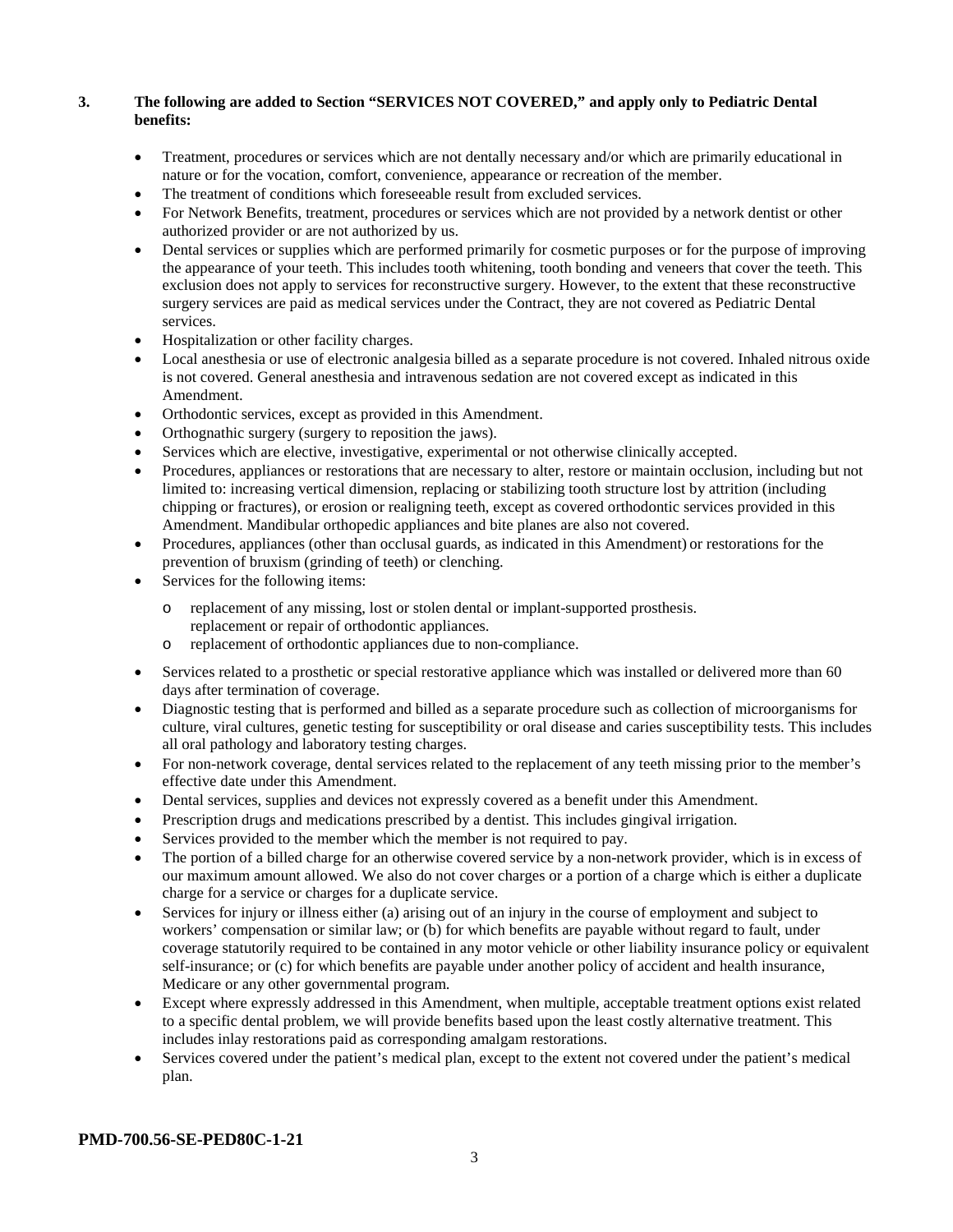- Additional charges for office visits that occur after regularly scheduled hours, missed appointments or appointments cancelled on short notice.
- Onlays, veneers or partial crowns fabricated from extraorally cured composite resin or porcelain.
- Periodontal splinting.
- Athletic mouthguards.
- Charges for infection control, sterilization and waste disposal.
- Charges for sales tax.
- Treatment, procedures, or services or drugs which are provided when you are not covered under this Amendment.
- Cone beam CT capture and interpretation.
- Harvest of bone for use in autogenous grafting procedure.
- Charges for maxillofacial prosthetics.
- Charges for case presentations for treatment planning or behavioral management.
- Charges for enamel microabrasion, odontoplasty and pulpal regeneration.
- Charges for surgical procedures for isolation of a tooth with a rubber dam.
- Non-intravenous conscious sedation and drugs to treat anxiety or pain.
- Charges for endodontic endosseous implants.
- Charges for intentional reimplantation (including necessary splinting).
- Charges for canal preparation and fitting of preformed dowel or post.
- Charges for temporary crowns for fractured teeth.
- Charges for interim or custom abutments for implants.
- Charges for rebonding, recementing and repair of fixed retainers.
- Charges for surgical placement of a temporary anchorage device.
- Charges for autogenous or nonautogenous osseous, osteoperiosteal or cartilage graft of the mandible or maxilla.
- Charges for anatomical crown exposure.
- Interim prostheses.
- Connector bars, stress breakers and precision attachments.
- Provisional pontics, crowns and retainer crowns.
- Copings.
- Oral hygiene instruction.
- Removal of fixed space maintainers.
- Hospital, home and extended care facility visits by dental providers.
- Gold foil restorations.
- Treatment for correction of malocclusion of teeth and associated dental and facial disharmonies, and posttreatment retainers, when treatment is not medically necessary.
- Maxillofacial MRI, maxillofacial ultrasound and sialoendoscopy capture and interpretation.
- Post processing of image or image sets.
- Caries risk assessment and documentation.
- Charges for unspecified procedures.
- Charges for the placement of a restorative foundation for an indirect restoration.
- Charges for periradicular services and bone grafts or other material used in conjunction with periradicular surgery.
- Non-dental administrative fees and charges including, but not limited to dental record preparation, and interest charges.
- Services related to the diagnosis and treatment of Temporomandibular Joint Dysfunction (TMD).

#### **4. The Benefits Chart is expanded to include the following:**

## **Pediatric Dental Benefits Chart**

**The Contract covers Preventive and Diagnostic Services, Basic, Special, Prosthetic and medically necessary Orthodontia Services only, for members under age 19.**

**HealthPartners agrees to cover the dental services described below. This Benefits Chart describes the level of payment that applies for each of the covered services. To be covered, dental services or items described below must be medically or dentally necessary. The date of service must be while you are enrolled in the plan.**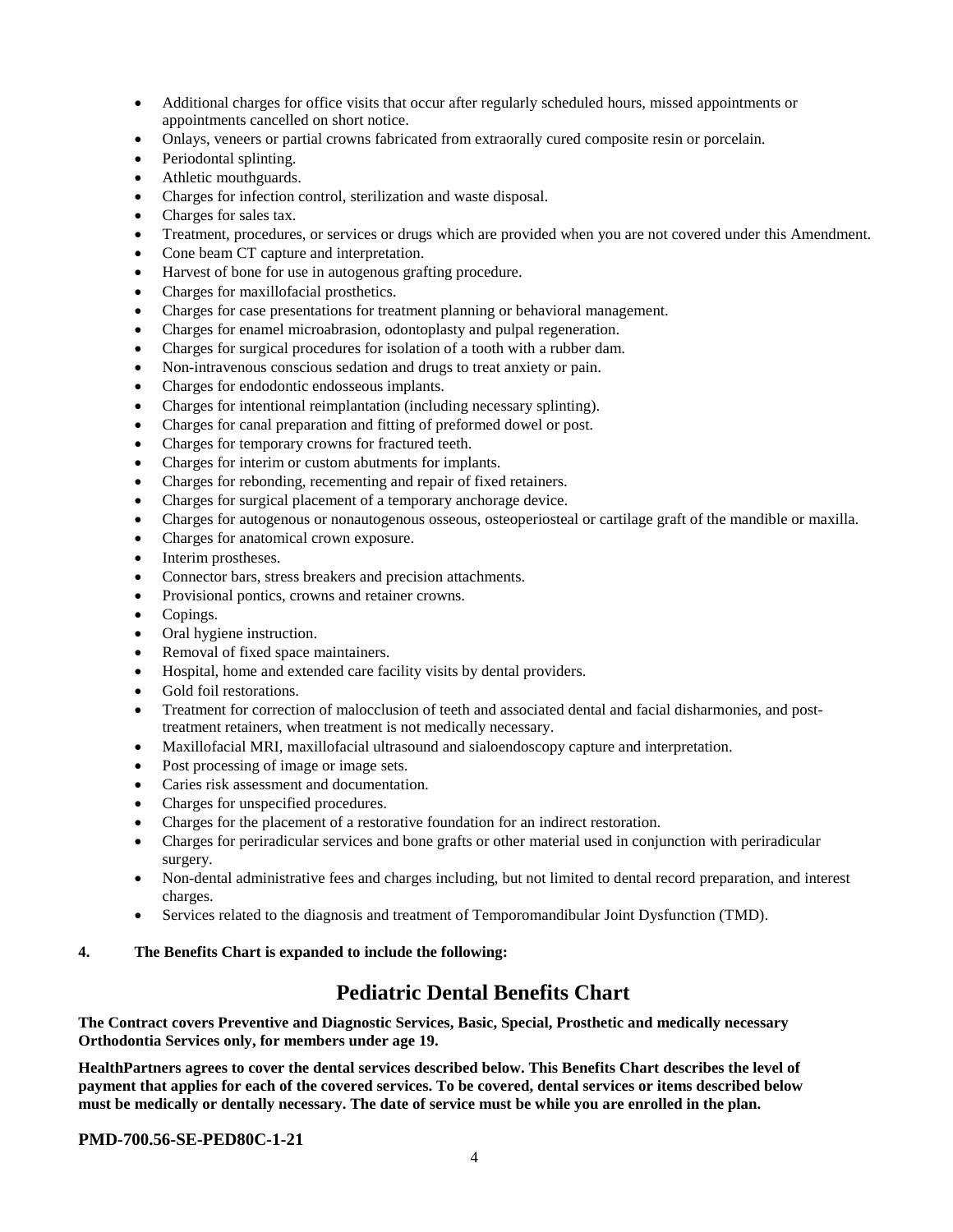**Coverage for eligible services is subject to the exclusions, limitations and other conditions of this Amendment.**

**This dental plan allows you to choose, at any time, dentists within the dental network (Network Benefits), or dentists outside of the network (Non-Network Benefits).**

**The amount that we pay for covered services is listed below. The member is responsible for the specified dollar amount and/or percentage of charges that we do not pay. Coverage may vary according to your network selection.**

**Network Benefits are underwritten by HealthPartners, Inc.. Non-Network Benefits are underwritten by HealthPartners Insurance Company.**

**When you use Non-Network providers, benefits are substantially reduced and you will likely incur significantly higher out-of-pocket expenses. A Non-Network provider does not usually have an agreement with HealthPartners to provide services at a discounted fee. In addition, Non-Network Benefits are restricted to the usual and customary amount under the definition of "Charge". The usual and customary amount can be significantly lower than a Non-Network provider's billed charges. If the Non-Network provider's billed charges are over the usual and customary amount, you pay the difference, in addition to any required deductible, copayment and/or coinsurance, and these charges do not apply to the out-of-pocket limit.**

**This plan is subject to plan and benefit changes required to maintain compliance with federal and state law. This includes, but is not limited to, benefit changes required to maintain a certain actuarial value or metal level. We may also change your deductible, coinsurance and out-of-pocket limit values on an annual basis to reflect cost of living increases.**

**These definitions apply to this Amendment.**

| <b>Calendar Year:</b>  | This is the 12-month period beginning 12:01 A.M. Central Time, on January 1, and<br>ending 12:00 A.M. Central Time of the next following December 31.                                                                                                                                                                                                                                                                                                                                                                                                                                                                                                                                                                                                                                                                                                                                                                                                                               |
|------------------------|-------------------------------------------------------------------------------------------------------------------------------------------------------------------------------------------------------------------------------------------------------------------------------------------------------------------------------------------------------------------------------------------------------------------------------------------------------------------------------------------------------------------------------------------------------------------------------------------------------------------------------------------------------------------------------------------------------------------------------------------------------------------------------------------------------------------------------------------------------------------------------------------------------------------------------------------------------------------------------------|
| Charge:                | For covered services delivered by participating network providers, this is the<br>provider's discounted charge for a given dental/surgical service, procedure or item,<br>which network providers have agreed to accept as payment in full.                                                                                                                                                                                                                                                                                                                                                                                                                                                                                                                                                                                                                                                                                                                                         |
|                        | For covered services delivered by non-network providers, this is the provider's charge<br>for a given dental/surgical service, procedure or item, up to our maximum amount<br>allowed for that service, procedure or item.                                                                                                                                                                                                                                                                                                                                                                                                                                                                                                                                                                                                                                                                                                                                                          |
|                        | Our maximum amount allowed is based on the usual and customary charge for a given<br>dental/surgical service, procedure or item. It is consistent with the charge of other<br>providers of a given service or item in the same region. You must pay for any charges<br>above the maximum amount allowed, and they do not apply to the out-of-pocket limit.                                                                                                                                                                                                                                                                                                                                                                                                                                                                                                                                                                                                                          |
|                        | To be covered, a charge must be incurred on or after the member's effective date and<br>on or before the termination date. For participating network provider charges, the<br>amount of the copayment or coinsurance, or the amount applied to the deductible, is<br>based on the agreed fee applicable to the network provider, or a reasonable estimate of<br>the cost according to a fee schedule equivalent. For non-network provider charges, the<br>amount considered as a copayment or coinsurance, or the amount applied to the<br>deductible, is based on the lesser of the billed charge and our maximum amount<br>allowed.                                                                                                                                                                                                                                                                                                                                               |
| Copayment/Coinsurance: | The specified dollar amount, or percentage, of charges incurred for covered services,<br>which we do not pay, but which a member must pay, each time a member receives<br>certain dental services, procedures or items. Our payment for those covered services or<br>items begins after the copayment or coinsurance is satisfied. Covered services or items<br>requiring a copayment or coinsurance are specified in this Benefits Chart. For<br>participating network provider charges, the amount considered as a copayment or<br>coinsurance is based on the agreed fee applicable to the network provider, or a<br>reasonable estimate of the cost according to a fee schedule equivalent. For non-<br>network provider charges, the amount considered as a copayment or coinsurance is<br>based on the lesser of the billed charge and our maximum amount allowed. A<br>copayment or coinsurance is due at the time a service is rendered, or when billed by<br>the provider. |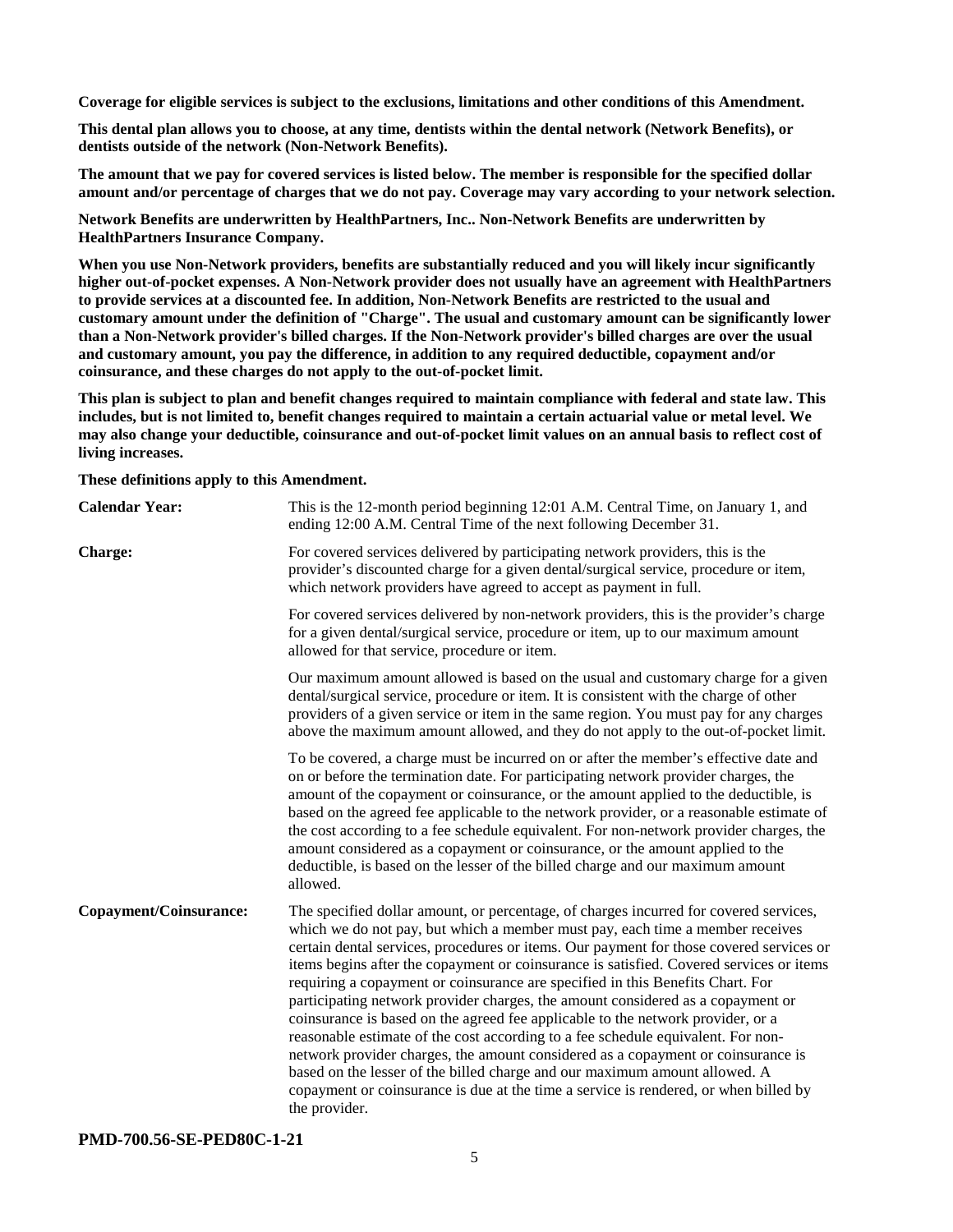| Deductible:                    | The specified dollar amount of charges incurred for covered services, which we do not<br>pay, but a member or a family has to pay first in a calendar year. Our payment for<br>those services or items begins after the deductible is satisfied. Your plan has an<br>embedded deductible. This means once a member meets the individual deductible, the<br>plan begins paying benefits for that person. If two or more members of the family meet<br>the family deductible, the plan begins paying benefits for all members of the family,<br>regardless of whether each member has met the individual deductible. However, a<br>member may not contribute more than the individual deductible towards the family<br>deductible. The amount of the charges that apply to the deductible are based on (1) the<br>agreed fee applicable to the network provider, or a reasonable estimate of the cost<br>according to a fee schedule equivalent; or (2) the lesser of the billed charge and our<br>maximum amount allowed for the non-network provider. This Benefits Chart indicates<br>which covered services are not subject to the deductible. |
|--------------------------------|--------------------------------------------------------------------------------------------------------------------------------------------------------------------------------------------------------------------------------------------------------------------------------------------------------------------------------------------------------------------------------------------------------------------------------------------------------------------------------------------------------------------------------------------------------------------------------------------------------------------------------------------------------------------------------------------------------------------------------------------------------------------------------------------------------------------------------------------------------------------------------------------------------------------------------------------------------------------------------------------------------------------------------------------------------------------------------------------------------------------------------------------------|
| <b>Out-of-Pocket Expenses:</b> | You pay the specified copayments/coinsurance and deductibles applicable for<br>particular services, subject to the out-of-pocket limit described below. These amounts<br>are in addition to the monthly premium payments.                                                                                                                                                                                                                                                                                                                                                                                                                                                                                                                                                                                                                                                                                                                                                                                                                                                                                                                        |
| <b>Out-of-Pocket Limit:</b>    | You pay the copayments/coinsurance and deductibles for covered services, to the individual<br>or family out-of-pocket limit. Thereafter we cover 100% of charges incurred for all other<br>covered services, for the rest of the calendar year. You pay amounts greater than the out-of-<br>pocket limits if any benefit maximums are exceeded.                                                                                                                                                                                                                                                                                                                                                                                                                                                                                                                                                                                                                                                                                                                                                                                                  |
|                                | Non-Network Benefits above the maximum amount allowed (see definition of "charge"<br>above) do not apply to the out-of-pocket limit.                                                                                                                                                                                                                                                                                                                                                                                                                                                                                                                                                                                                                                                                                                                                                                                                                                                                                                                                                                                                             |
|                                | You are responsible to keep track of the out-of-pocket expenses. Contact Member Services<br>for assistance in determining the amount paid by the member for specific eligible services<br>received. Claims for reimbursement under the out-of-pocket limit provisions are subject to<br>the same time limits and provisions described under the "Claims Provisions" section of the<br>Contract.                                                                                                                                                                                                                                                                                                                                                                                                                                                                                                                                                                                                                                                                                                                                                  |

## **Limits shown below are combined under your Network Benefits and Non-Network Benefits.**

## **Individual Calendar Year Deductible**

| <b>Network Benefits</b>                                                                    | <b>Non-Network Benefits</b>                                                                    |
|--------------------------------------------------------------------------------------------|------------------------------------------------------------------------------------------------|
| See your Network Benefits individual deductible<br>under your Medical Plan Benefits Chart. | See your Non-Network Benefits individual<br>deductible under your Medical Plan Benefits Chart. |

## **Family Calendar Year Deductible**

| <b>Network Benefits</b>                                                                | <b>Non-Network Benefits</b>                                                                |
|----------------------------------------------------------------------------------------|--------------------------------------------------------------------------------------------|
| See your Network Benefits family deductible under<br>vour Medical Plan Benefits Chart. | See your Non-Network Benefits family deductible<br>under your Medical Plan Benefits Chart. |

## **Individual Calendar Year Out-of-Pocket Limit**

| <b>Network Benefits</b>                       | <b>Non-Network Benefits</b>                |
|-----------------------------------------------|--------------------------------------------|
| See your Network Benefits individual out-of-  | See your Non-Network Benefits individual   |
| pocket limit under your Medical Plan Benefits | out-of-pocket limit under yourMedical Plan |
| Chart.                                        | Benefits Chart.                            |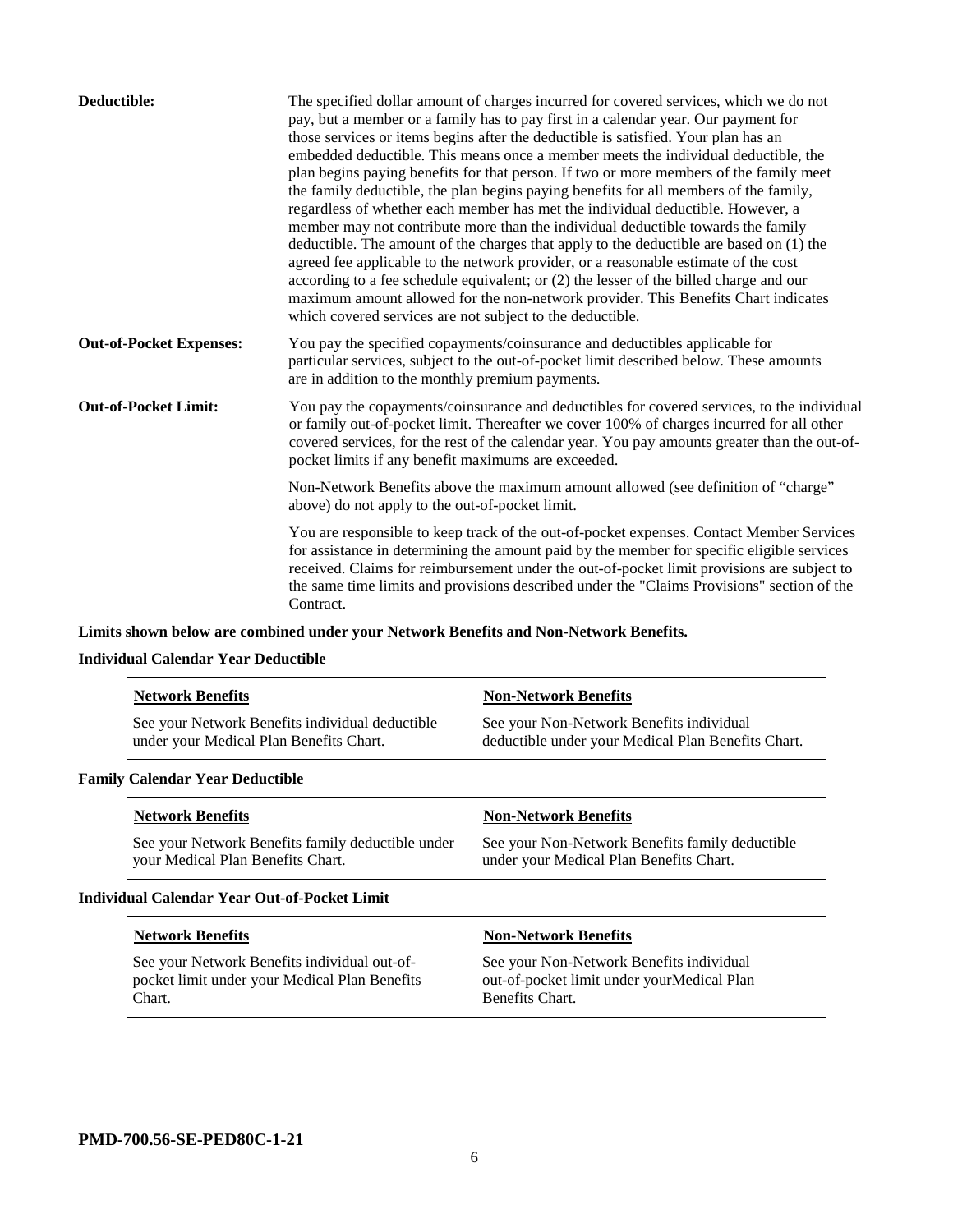| <b>Network Benefits</b>                                                                             | <b>Non-Network Benefits</b>                                                                            |
|-----------------------------------------------------------------------------------------------------|--------------------------------------------------------------------------------------------------------|
| See your Network Benefits family out-of-<br>pocket limit under your Medical Plan Benefits<br>Chart. | See your Non-Network Benefits family out-of-<br>pocket limit under yourMedical Plan Benefits<br>Chart. |

#### **PREVENTIVE AND DIAGNOSTIC SERVICES**

#### **Covered Services:**

We cover the following preventive and diagnostic services, with certain limitations which are listed below. For this category, deductible does not apply to: Network Benefits.

#### **Routine dental care examinations for new and existing patients**

| <b>Network Benefits</b>                                               | <b>Non-Network Benefits</b>                                           |
|-----------------------------------------------------------------------|-----------------------------------------------------------------------|
| 100% of the charges incurred, limited to twice each<br>calendar year. | 150% of the charges incurred, limited to twice each<br>calendar year. |

#### **Dental cleaning (prophylaxis or periodontal maintenance cleaning)**

| Network Benefits                                                      | Non-Network Benefits                                                  |
|-----------------------------------------------------------------------|-----------------------------------------------------------------------|
| 100% of the charges incurred, limited to twice each<br>calendar year. | 150% of the charges incurred, limited to twice each<br>calendar year. |

#### **Professionally applied topical fluoride (other than silver diamine fluoride)**

| Network Benefits                                                      | <b>Non-Network Benefits</b>                                           |
|-----------------------------------------------------------------------|-----------------------------------------------------------------------|
| 100% of the charges incurred, limited to twice each<br>calendar year. | 150% of the charges incurred, limited to twice each<br>calendar year. |

#### **Silver diamine fluoride**

| <b>Network Benefits</b>                            | <b>Non-Network Benefits</b>                             |
|----------------------------------------------------|---------------------------------------------------------|
| 100% of the charges incurred, limited to twice per | 50% of the charges incurred, limited to twice per tooth |
| tooth each calendar year.                          | each calendar year.                                     |

#### **Pit and Fissure sealant application and preventive resin restoration**

| <b>Network Benefits</b>                        | <b>Non-Network Benefits</b>                             |
|------------------------------------------------|---------------------------------------------------------|
| 100% of the charges incurred, limited to one   | 50% of the charges incurred, limited to one application |
| application per tooth per 36-month period, for | per tooth per 36-month period, for unrestored permanent |
| unrestored permanent molars.                   | molars.                                                 |

#### **Bitewing x-rays**

| <b>Network Benefits</b>                             | Non-Network Benefits                               |
|-----------------------------------------------------|----------------------------------------------------|
| 100% of the charges incurred, limited to twice each | 50% of the charges incurred, limited to twice each |
| calendar year.                                      | calendar year.                                     |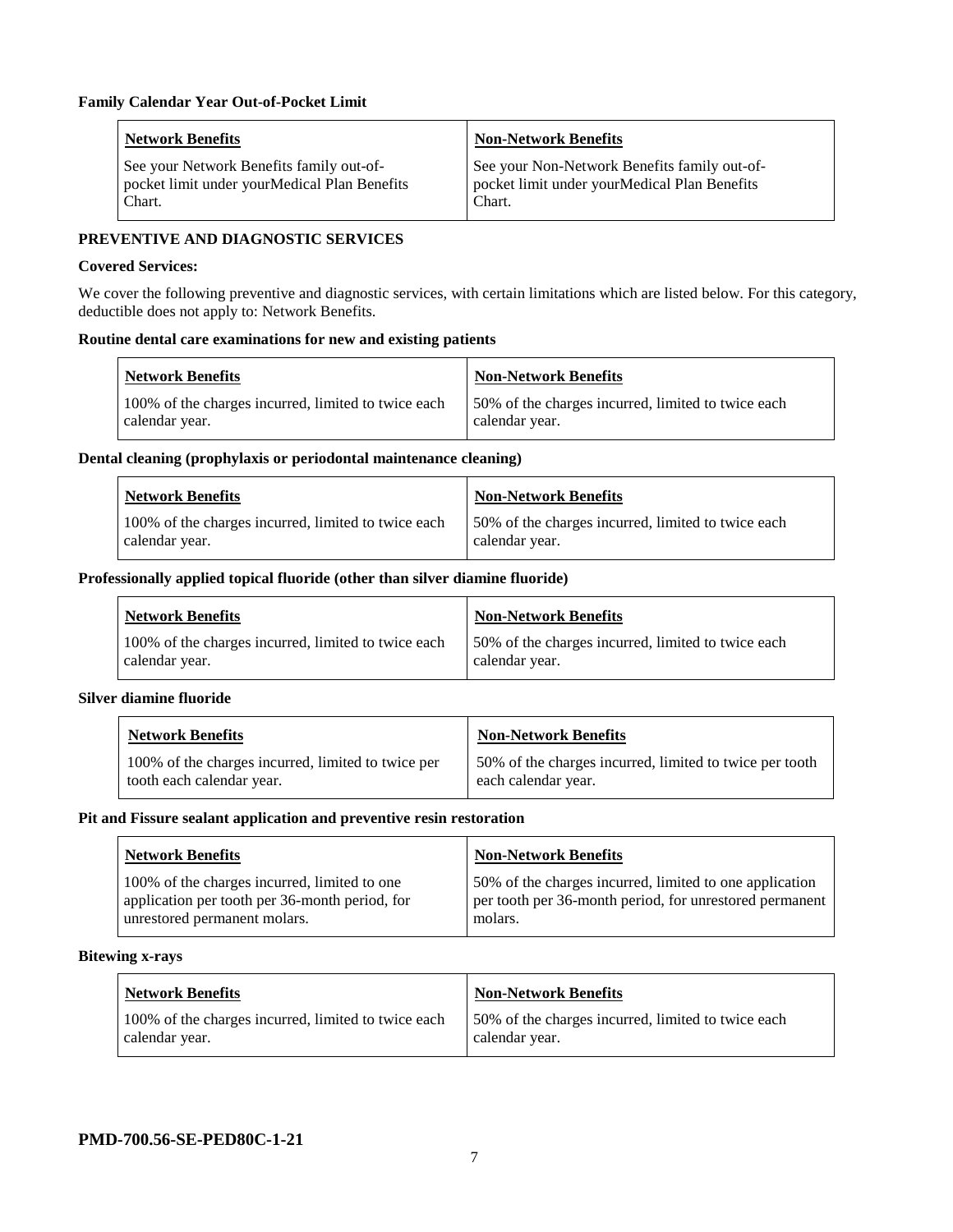#### **Full mouth or panoramic x-rays**

| <b>Network Benefits</b>                             | Non-Network Benefits                                     |
|-----------------------------------------------------|----------------------------------------------------------|
| 100% of the charges incurred, limited to once every | 50% of the charges incurred, limited to once every sixty |
| sixty months.                                       | months.                                                  |

#### **Other x-rays, except as provided in connection with orthodontic diagnostic procedures and treatment**

| <b>Network Benefits</b>       | <b>Non-Network Benefits</b>  |
|-------------------------------|------------------------------|
| 100% of the charges incurred. | 50% of the charges incurred. |

#### **Space maintainers (fixed or removable appliances designed to prevent adjacent and opposing teeth from moving)**

| Network Benefits                                     | <b>Non-Network Benefits</b>                          |
|------------------------------------------------------|------------------------------------------------------|
| 100% of the charges incurred for lost primary teeth. | 150% of the charges incurred for lost primary teeth. |

#### **Evaluations that are not routine and periodic, including: problem-focused evaluations (either limited or detailed and extensive), periodontal evaluations, and evaluations for members under the age of 3 which include counseling with the primary caregiver**

| <b>Network Benefits</b>       | <b>Non-Network Benefits</b>  |
|-------------------------------|------------------------------|
| 100% of the charges incurred. | 50% of the charges incurred. |

#### **Screening or assessments of a patient**

| <b>Network Benefits</b>                                               | <b>Non-Network Benefits</b>                                          |
|-----------------------------------------------------------------------|----------------------------------------------------------------------|
| 100% of the charges incurred, limited to twice each<br>calendar year. | 50% of the charges incurred, limited to twice each<br>calendar year. |

#### **Not Covered:**

- Diagnostic testing that is performed and billed as a separate procedure such as collection of microorganisms for culture, viral cultures, genetic testing for susceptibility or oral disease and caries susceptibility tests. This includes all oral pathology and laboratory testing charges.
- Additional charges for office visits that occur after regularly scheduled hours, office visits for observation, missed appointments or appointments cancelled on short notice.
- Cone beam CT capture and interpretation.
- Oral hygiene instruction.
- Removal of fixed space maintainers.
- Hospital, home and extended care facility visits by dental providers.
- Maxillofacial MRI, maxillofacial ultrasound and sialoendoscopy capture and interpretation.
- Post processing of image or image sets.
- Caries risk assessment and documentation.
- Charges for unspecified procedures.
- See "Services Not Covered" in item 3. of this Amendment.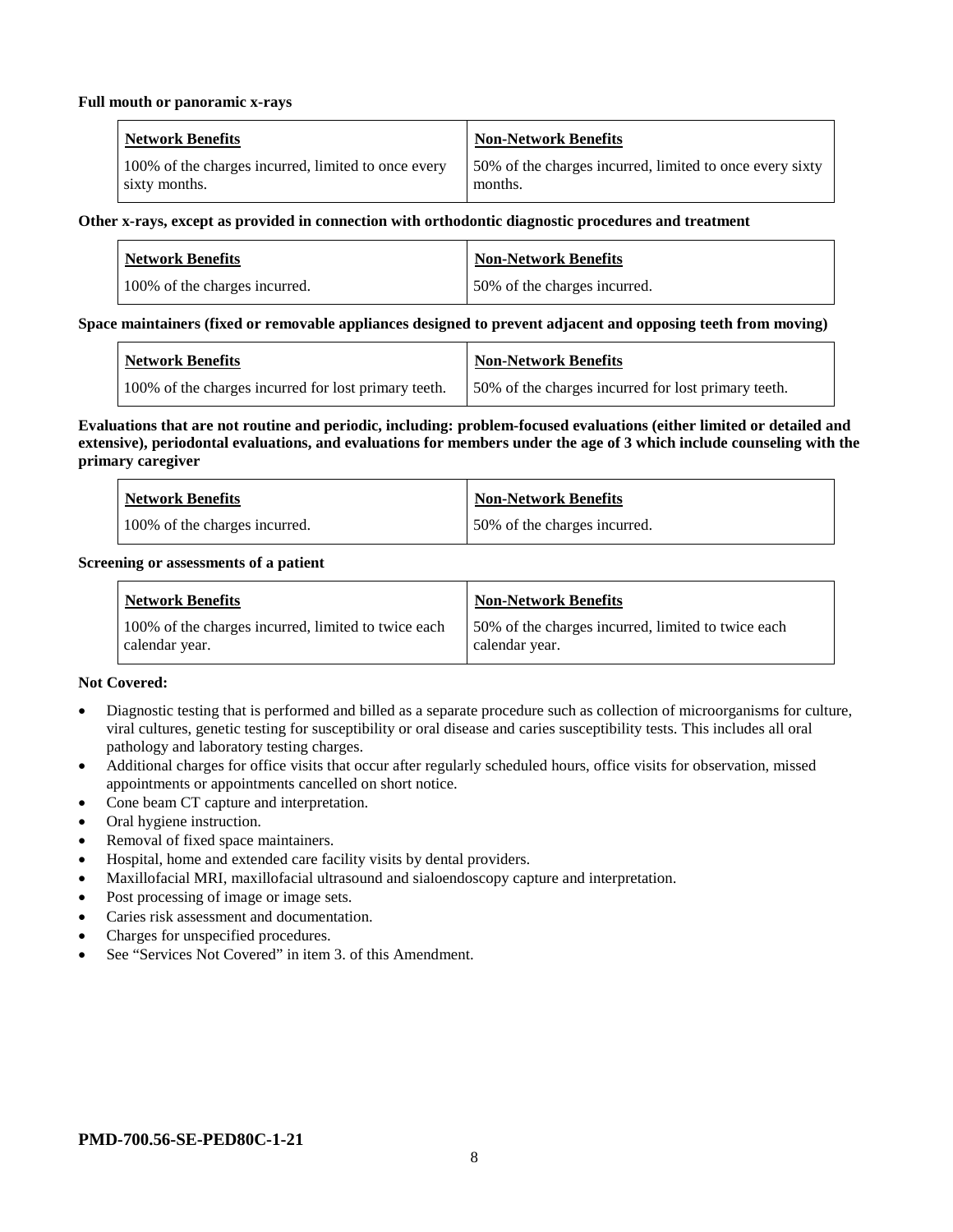#### **BASIC SERVICES**

#### **Covered Services:**

We cover the following services:

#### *Basic I Services*

#### **Consultations**

| <b>Network Benefits</b>      | Non-Network Benefits         |
|------------------------------|------------------------------|
| 80% of the charges incurred. | 50% of the charges incurred. |

#### **Emergency treatment for relief of pain**

| <b>Network Benefits</b>      | <b>Non-Network Benefits</b>  |
|------------------------------|------------------------------|
| 80% of the charges incurred. | 50% of the charges incurred. |

**Regular restorative services (fillings) other than posterior composites. Restorations using customary restorative materials and stainless steel crowns are covered, when dentally necessary due to loss of tooth structure as a result of tooth decay or fracture.**

| <b>Network Benefits</b>       | <b>Non-Network Benefits</b>  |
|-------------------------------|------------------------------|
| 180% of the charges incurred. | 50% of the charges incurred. |

**Regular restorative services (fillings)** - posterior composites (white fillings on bicuspids and molars). Restorations using customary restorative materials and preventive resin restorations are covered, when dentally necessary due to loss of tooth structure as a result of tooth decay or fracture.

| Network Benefits             | <b>Non-Network Benefits</b>  |
|------------------------------|------------------------------|
| 80% of the charges incurred. | 50% of the charges incurred. |

**Oral Surgery** - non-surgical extraction for the restoration of dental function. General anesthesia or intravenous sedation is covered, when dentally necessary, when provided by the attending dentist in a dental office setting and required to perform a covered dental procedure.

| Network Benefits             | <b>Non-Network Benefits</b>  |
|------------------------------|------------------------------|
| 80% of the charges incurred. | 50% of the charges incurred. |

#### **Periodontics (Gum Disease) - non-surgical treatment**

| <b>Network Benefits</b>                            | <b>Non-Network Benefits</b>                        |
|----------------------------------------------------|----------------------------------------------------|
| 80% of the charges incurred, limited to once every | 50% of the charges incurred, limited to once every |
| 24 months for non-surgical treatment.              | 24 months for non-surgical treatment.              |

#### **Endodontics I - Endodontic Pulp Therapy and Pulpotomy Services (other than pulpal regeneration)**

| <b>Network Benefits</b>      | <b>Non-Network Benefits</b>  |
|------------------------------|------------------------------|
| 80% of the charges incurred. | 50% of the charges incurred. |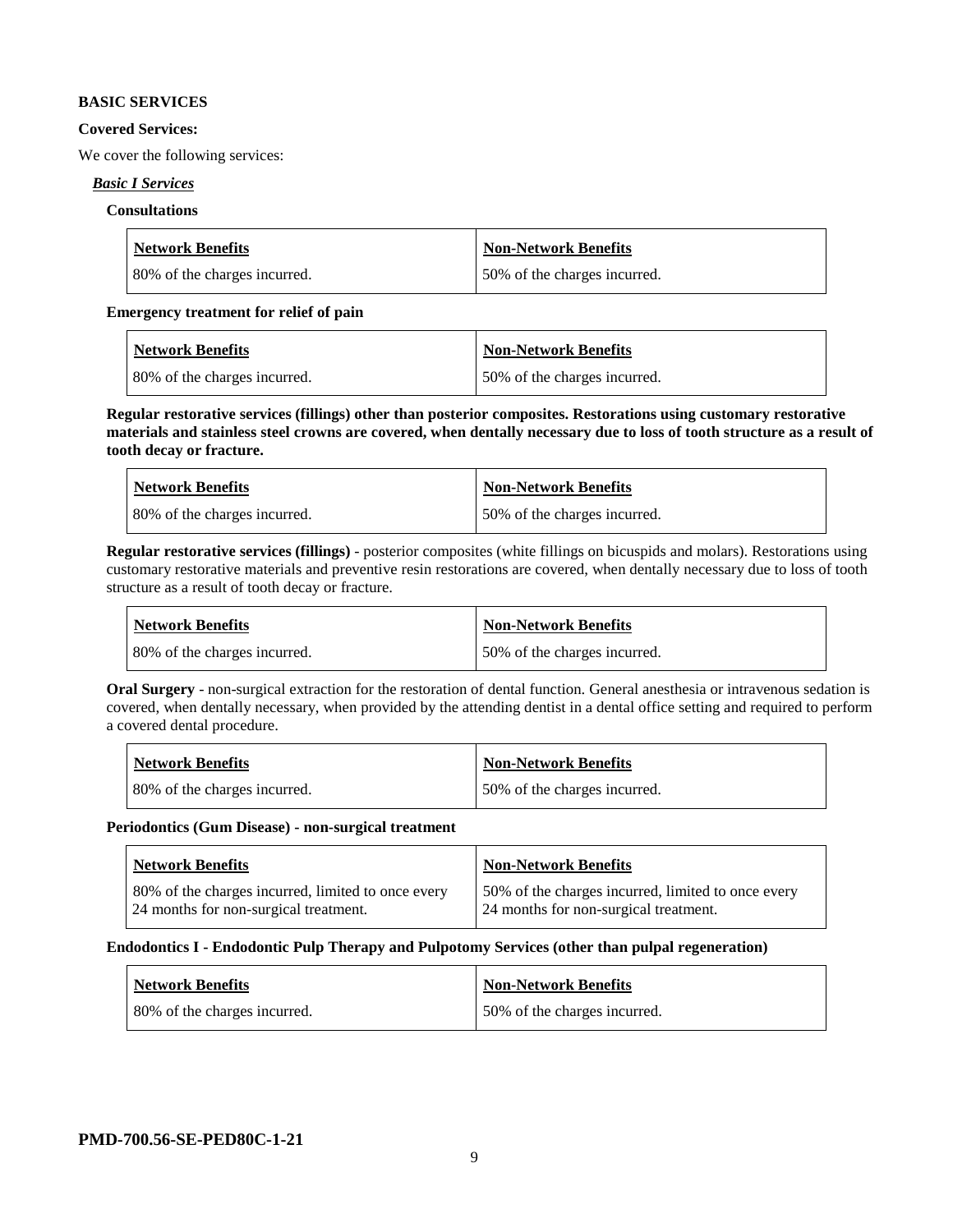#### **Endodontics II - All Other Endodontic Services (including pulpal regeneration)**

| <b>Network Benefits</b>      | <b>Non-Network Benefits</b>  |
|------------------------------|------------------------------|
| 80% of the charges incurred. | 50% of the charges incurred. |

#### *Basic II Services*

**Oral Surgery** - other than non-surgical extraction for the restoration of dental function. Services include, but are not limited to, removal of impacted teeth, incision or drainage of abscesses and removal of exostosis. General anesthesia or intravenous sedation is covered, when dentally necessary, when provided by the attending dentist in a dental office setting and required to perform a covered dental procedure.

| Network Benefits             | <b>Non-Network Benefits</b>  |
|------------------------------|------------------------------|
| 80% of the charges incurred. | 50% of the charges incurred. |

#### **Periodontics (Gum Disease) - surgical treatment**

| <b>Network Benefits</b>                            | <b>Non-Network Benefits</b>                        |
|----------------------------------------------------|----------------------------------------------------|
| 80% of the charges incurred, limited to once every | 50% of the charges incurred, limited to once every |
| 36 months for surgical treatment.                  | 36 months for surgical treatment.                  |

#### **Limitations:**

• Collection and application of autologous blood concentrate product is limited to once every 36 months.

#### **Not Covered:**

- Periodontal splinting.
- Orthognathic surgery (surgery to reposition the jaws).
- Harvest of bone for use in autogenous grafting procedure.
- Charges for surgical procedures for isolation of a tooth with a rubber dam.
- Non-intravenous conscious sedation, and drugs to treat anxiety or pain.
- Charges for endodontic endosseous implants.
- Charges for intentional reimplantation (including necessary splinting).
- Charges for canal preparation and fitting of preformed dowel or post.
- Charges for temporary crowns for fractured teeth.
- Charges for surgical placement of a temporary anchorage device.
- Charges for autogenous or nonautogenous osseous, osteoperiosteal or cartilage graft of the mandible or maxilla.
- Charges for anatomical crown exposure.
- Charges for the placement of a restorative foundation for an indirect restoration.
- Charges for periradicular services and bone grafts or other material used in conjunction with periradicular surgery.
- Charges for unspecified procedures.
- See "Services Not Covered" in item 3, of this Amendment.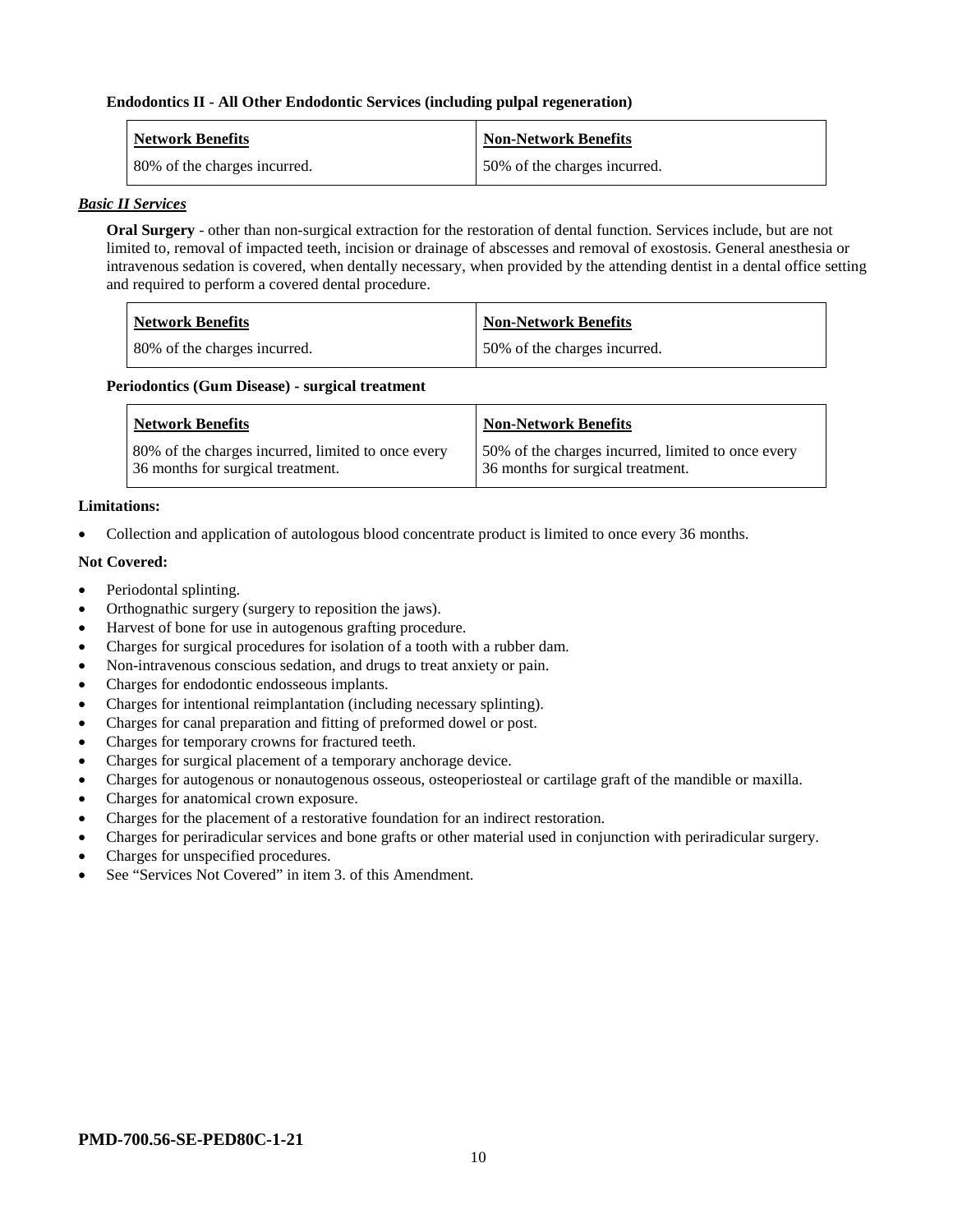#### **SPECIAL SERVICES**

#### **Covered Services:**

We cover the following services:

**Special Restorative Care** – extraorally fabricated or cast restorations (crowns, inlays and onlays) are covered when teeth cannot be restored with customary restorative material and when dentally necessary due to the loss of tooth structure as a result of tooth decay or fracture. If a tooth can be restored with a customary restorative material, but an onlay, crown, jacket, indirect composite or porcelain/ceramic restoration is selected, benefits will be calculated using the charge appropriate to the equivalent customary restorative material.

| Network Benefits             | <b>Non-Network Benefits</b>  |
|------------------------------|------------------------------|
| 80% of the charges incurred. | 50% of the charges incurred. |

**Repair or recementing of crowns, inlays and onlays**

| <b>Network Benefits</b>      | <b>Non-Network Benefits</b>  |
|------------------------------|------------------------------|
| 80% of the charges incurred. | 50% of the charges incurred. |

#### **Limitations:**

• Benefit for the replacement of a crown or onlay will be provided only after a five year period measured from the date on which the procedure was last provided, whether under this Amendment or not.

#### **Not Covered:**

- Gold foil restorations.
- Onlays, veneers or partial crowns fabricated from extraorally cured composite resin or porcelain
- Charges for unspecified procedures.
- See "Services Not Covered" in item 3. of this Amendment.

#### **PROSTHETIC SERVICES**

#### **Covered Services:**

We cover the following services:

**Bridges** - initial installation of fixed bridgework to replace missing natural teeth, replacement of an existing fixed bridgework by a new bridgework, the addition of teeth to an existing bridgework, and repair or recementing of bridgework are covered. A given prosthetic appliance for the purpose of replacing an existing appliance will be provided when satisfactory evidence is presented that the new prosthetic appliance is required to replace one or more teeth extracted after the existing bridgework was installed.

| <b>Network Benefits</b>      | <b>Non-Network Benefits</b>  |
|------------------------------|------------------------------|
| 80% of the charges incurred. | 50% of the charges incurred. |

**Dentures -** initial installation of full removable dentures to replace missing natural teeth and adjacent structures and adjustments during the six-month period following installation are covered. If a satisfactory result can be achieved through the utilization of standard procedures and materials but a personalized appliance is selected, or one which involves specialized techniques, the charges appropriate to the least costly appliance are covered. Replacement of an existing full removable denture by a new denture is covered. A given prosthetic appliance for the purpose of replacing an existing appliance will be provided when satisfactory evidence is presented that the new prosthetic appliance is required to replace one or more teeth extracted after the existing denture was installed. Repair of dentures, or relining or rebasing of dentures more than six months after installation of an initial or replacement denture are covered.

| <b>Network Benefits</b>      | <b>Non-Network Benefits</b>  |
|------------------------------|------------------------------|
| 80% of the charges incurred. | 50% of the charges incurred. |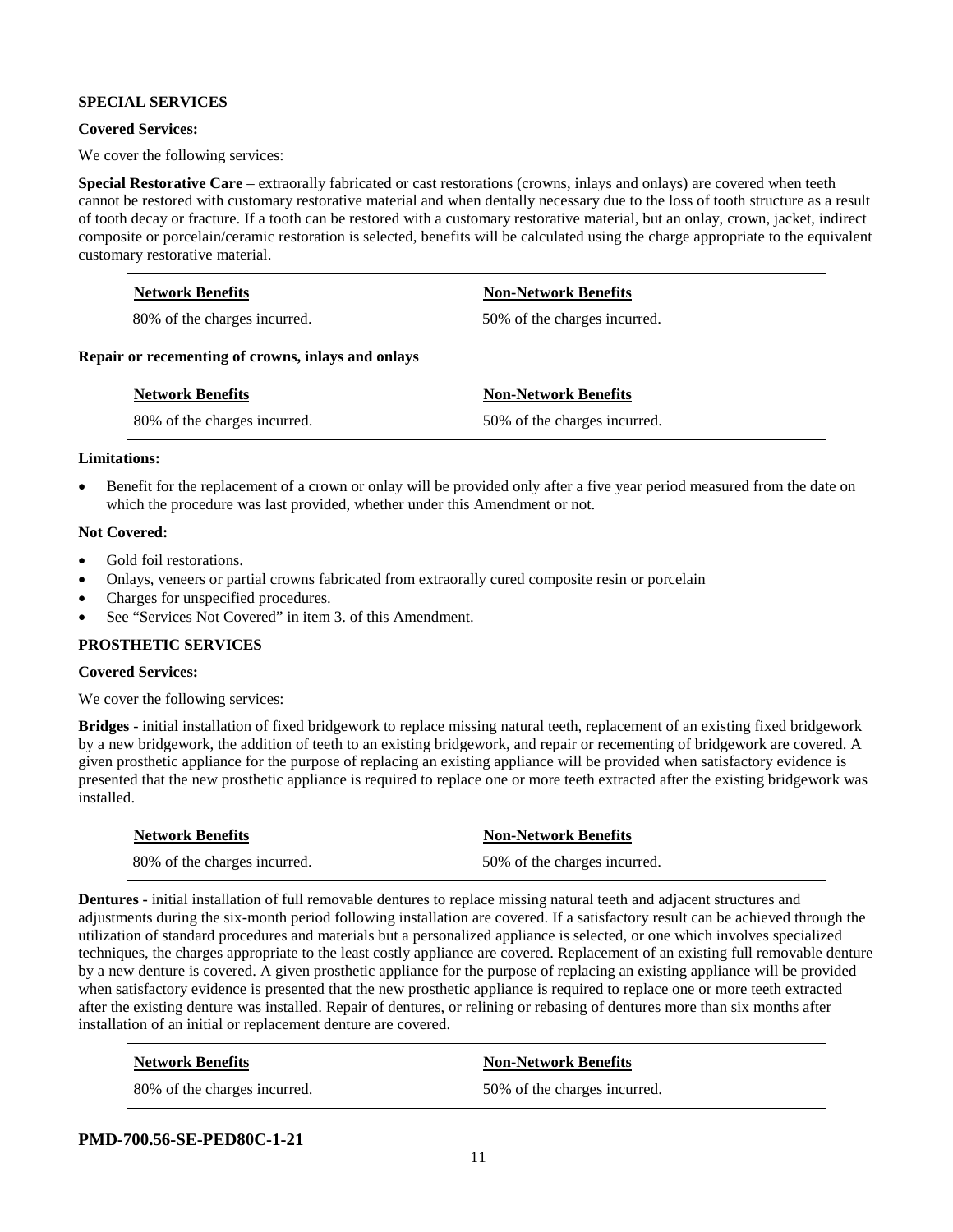**Partial Dentures** - Surveyed crowns which are not restorative but which are dentally necessary to facilitate the placement of a removable partial denture are covered. Initial installation of partial removable dentures to replace missing natural teeth and adjacent structures and adjustments during the six-month period following installation are covered. If a satisfactory result can be achieved by a standard cast chrome or acrylic partial denture, but a more complicated design is selected, the charges appropriate to the least costly appliance are covered. Replacement of an existing partial denture by a new denture, or the addition of teeth to an existing partial removable denture is covered. A given prosthetic appliance for the purpose of replacing an existing appliance will be provided when satisfactory evidence is presented that the new prosthetic appliance is required to replace one or more teeth extracted after the existing denture was installed. Repair of dentures, or relining or rebasing of dentures more than six months after installation of an initial or replacement denture are covered.

| <b>Network Benefits</b>      | Non-Network Benefits         |
|------------------------------|------------------------------|
| 80% of the charges incurred. | 50% of the charges incurred. |

**Occlusal guards** – occlusal guards for the treatment of bruxism are covered, including repair and relining of occlusal guards.

| <b>Network Benefits</b>      | <b>Non-Network Benefits</b>  |
|------------------------------|------------------------------|
| 80% of the charges incurred. | 50% of the charges incurred. |

#### **Tissue Conditioning**

| <b>Network Benefits</b>      | Non-Network Benefits          |
|------------------------------|-------------------------------|
| 80% of the charges incurred. | 150% of the charges incurred. |

#### **Limitations:**

- Benefit for replacement of a prosthetic appliance will be provided only (a) if the existing appliance cannot be made serviceable, and (b) after a 5 year period measured from the date on which it was installed, whether under this Amendment or not.
- Occlusal guards are limited to one every 12 months, for members age 13 or older.

#### **Not Covered:**

- Services for replacement of any missing, lost or stolen dental or implant-supported prosthesis.
- Services related to a prosthetic appliance which was installed or delivered more than 60 days after termination of coverage.
- Interim prostheses.
- Connector bars, stress breakers and precision attachments.
- Provisional pontics, crowns and retainer crowns.
- Copings.
- Charges for unspecified procedures.
- See "Services Not Covered" in item 3. of this Amendment.

#### **DENTAL IMPLANT SERVICES**

#### **Covered Services:**

#### We cover, **if dentally necessary**:

- the surgical placement of an implant body to replace missing natural teeth;
- removal and replacement of an implant body that is not serviceable and cannot be repaired after a period of at least five years from the date that the implant body was initially placed;
- initial installation of implant-supported prosthesis (crowns, bridgework and dentures) to replace missing teeth;
- replacement of an existing implant-supported prosthesis by a new implant-supported prosthesis, or the addition of teeth to an existing implant-supported prosthesis. We will replace an existing implant-supported prosthesis when satisfactory evidence is presented that (a) the new implant-supported prosthesis is required to replace one or more teeth extracted after the existing implant-supported prosthesis was installed, or (b) the existing implant-supported prosthesis cannot be made serviceable;
- repair of implant-supported prosthesis;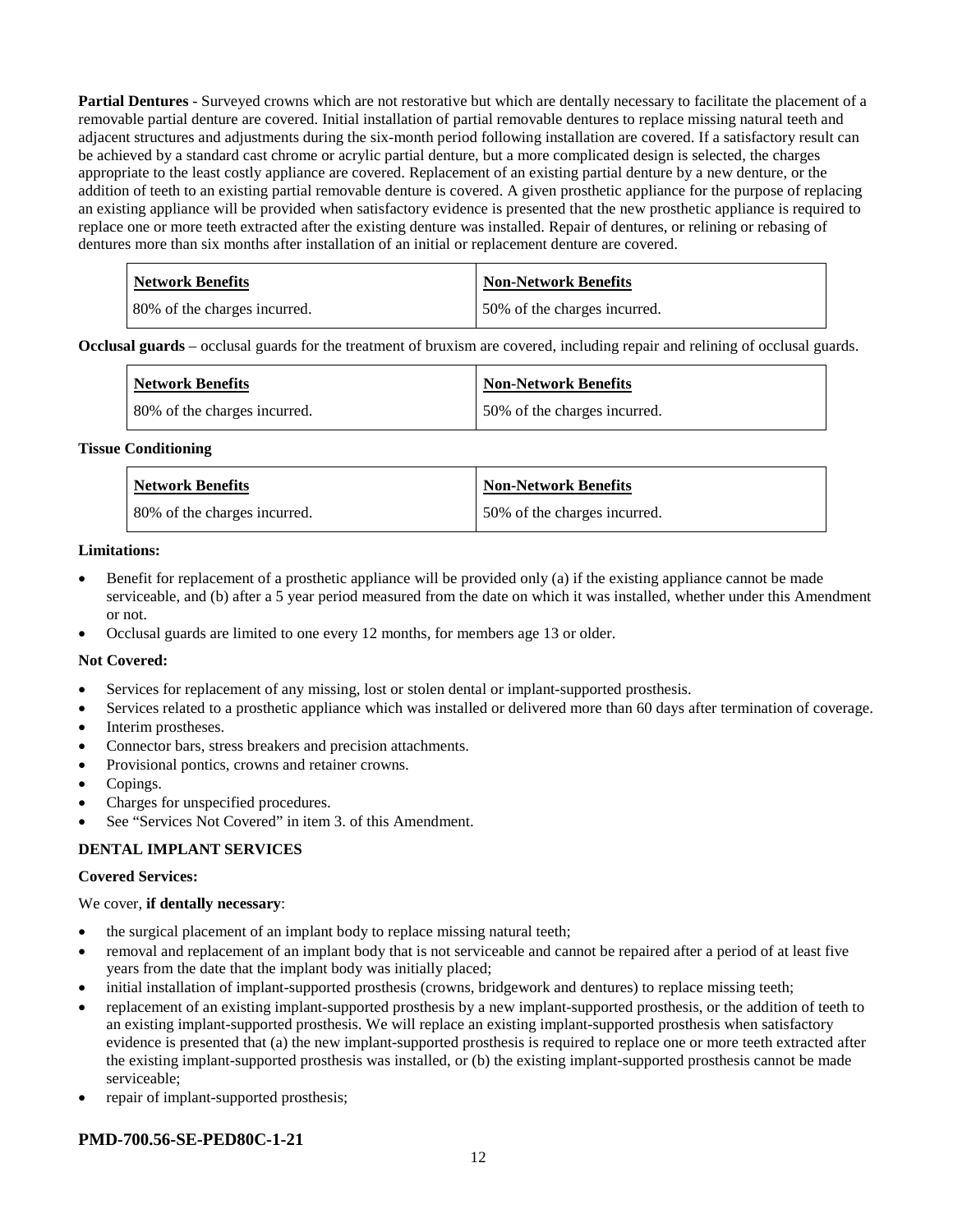other related implant services.

**Decisions about dental necessity are made by HealthPartners**' **dental directors, or their designees. If the dental directors or their designees determine that a tooth or an arch can be restored with a standard prosthesis or restoration, no benefits will be allowed for the individual implant or implant procedure. For the second phase of treatment (the prosthodontics phase of placing the implant crown, bridge, denture or partial denture), we will base benefits on the least costly, professionally acceptable alternative treatment.**

| <b>Network Benefits</b>      | <b>Non-Network Benefits</b>  |
|------------------------------|------------------------------|
| 80% of the charges incurred. | 50% of the charges incurred. |

#### **Limitations:**

- Benefit for replacement of an existing implant-supported prosthesis that cannot be made serviceable will be provided only after a five year period measured from the date that the implant-supported prosthesis was initially placed, whether under this Amendment or not.
- Endosteal implants, surgical placement of an interim implant body, eposteal implants, transolsteal implants (including hardware), implant-supported complete or partial dentures, connecting bars, abutments, implant-supported crowns, and abutment supported retainers are limited to once every 5 years.
- Radiographic/surgical implant indexing is limited to once every 5 years.

#### **Not Covered:**

- Charges for interim abutments or custom abutments, including placement.
- Charges for unspecified procedures.
- See "Services Not Covered" in item 3. of this Amendment.

## **EMERGENCY DENTAL CARE SERVICES**

#### **Covered Services:**

We cover emergency dental care provided by network or non-network providers to the same extent as eligible dental services specified above and subject to the same deductibles, percentages and maximums.

| <b>Network Benefits</b>                                                                                                                                                             | <b>Non-Network Benefits</b>                                                       |
|-------------------------------------------------------------------------------------------------------------------------------------------------------------------------------------|-----------------------------------------------------------------------------------|
| Coverage level is the same as corresponding Network   Coverage level is the same as corresponding Non-<br>Benefits, depending on the type of service provided,<br>such as fillings. | Network Benefits, depending on the type of service<br>provided, such as fillings. |

#### **Not Covered:**

See "Services Not Covered" in item 3. of this Amendment.

#### **CLEFT LIP AND CLEFT PALATE SERVICES**

#### **Covered Services For Dependent Children:**

We cover dental services for treatment of cleft lip and cleft palate. Orthodontic treatment of cleft lip and cleft palate will be covered only if it meets the Covered Services criteria under "Orthodontic Services" below.

| <b>Network Benefits</b>                              | <b>Non-Network Benefits</b>                           |
|------------------------------------------------------|-------------------------------------------------------|
| Coverage level is the same as corresponding Network  | Coverage level is the same as corresponding Non-      |
| Benefits, depending on the type of service provided, | Network Benefits, depending on the type of service    |
| such as Basic Services, Special Services or          | provided, such as Basic Services, Special Services or |
| Orthodontic Services, if applicable.                 | Orthodontic Services, if applicable.                  |

#### **Limitations:**

• To the extent that these services are covered under the medical services, they are not covered as Pediatric Dental services.